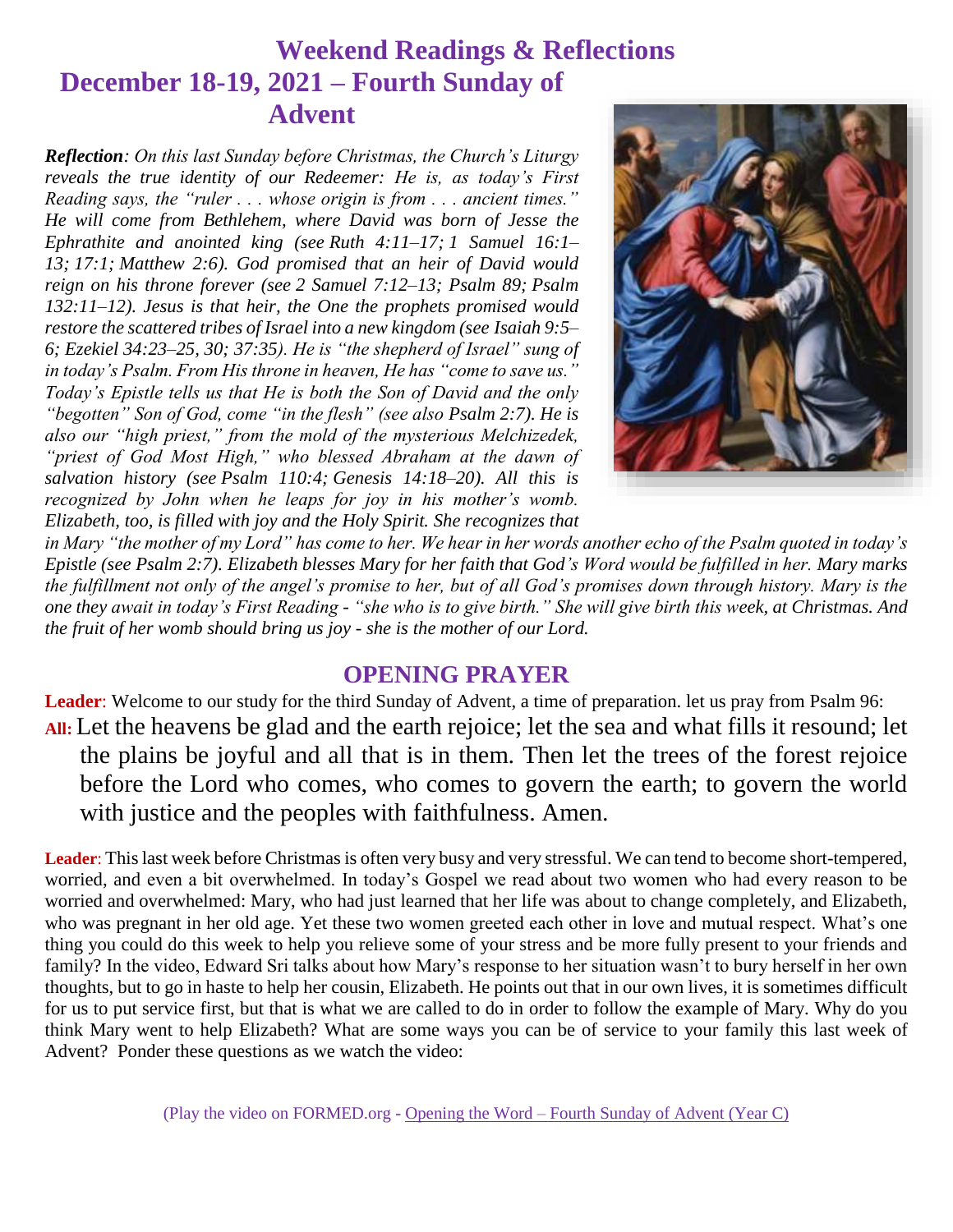#### **FIRST READING** ~ Micah 5:1-4a <sup>~</sup>

Thus says the LORD: You, Bethlehem-Ephrathah too small to be among the clans of Judah, from you shall come forth for me one who is to be ruler in Israel; whose origin is from of old, from ancient times. Therefore, the Lord will give them up, until the time when she who is to give birth has borne, and the rest of his kindred shall return to the children of Israel. He shall stand firm and shepherd his flock by the strength of the LORD, in the majestic name of the LORD, his God; and they shall remain, for now his greatness shall reach to the ends of the earth; he shall be peace.

*As Christmas arrives, special passages of scripture are used to guide our understanding of Christmas. This Sunday is the only time that the Prophet Micah is used for our Sunday Readings. A prophecy 700 years before Jesus points to the little town of Bethlehem, famous as it was the home of Jesse, King David's Father. It was from this royal line the Messiah would arrive. Ephrathah was a little and insignificant clan / tribe.*

 *Consider for a moment just how extraordinary is God's power to guide history and prophecy to fulfillment. How might this help you trust in God?*



#### **SECOND READING**  $\sim$  Hebrews 10:5-10  $\sim$

Brothers and sisters: When Christ came into the world, he said: "Sacrifice and offering you did not desire, but a body you prepared for me; in holocausts and sin offerings you took no delight. Then I said, 'As is written of me in the scroll, behold, I come to do your will, O God.'" First he says, "Sacrifices and offerings, holocausts and sin offerings, you neither desired nor delighted in." These are offered according to the law. Then he says, Behold, I come to do your will." He takes away the first to establish the second. By this "will," we have been consecrated through the offering of the body of Jesus Christ once for all.

*The Letter to the Hebrews teaches about the significance of Jesus. Holocausts, sin offerings and sacrifices were experiences of Jewish worship in the Temple that were to bring people into union with God according to the law. Jesus is shown as following the will of God and bringing forgiveness and union with God through the offering of the body of Jesus Christ once for all on the cross. Why Jesus has come among us is pointed out.* 

 *Do you keep Christmas separated from Easter? Have you noticed cards and decorations easily identify with the joy of a new-born child and the hope of peace but prefer to leave out the next step of the sacrifices involved in 'I come to do your will, O God?' What is the will of God inviting you to do?*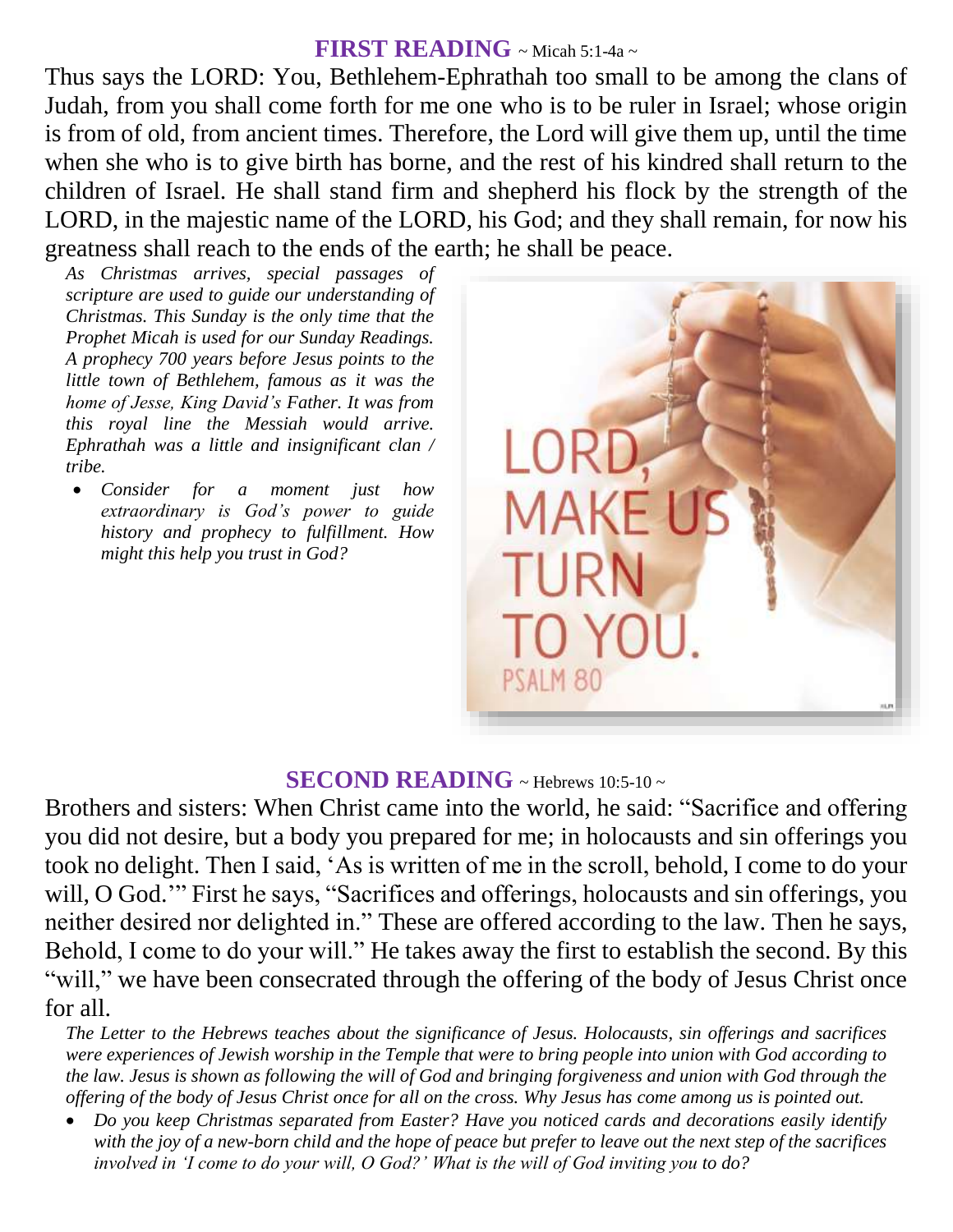#### **GOSPEL** ~ Luke 1:39-45 <sup>~</sup>

Mary set out and traveled to the hill country in haste to a town of Judah, where she entered the house of Zechariah and greeted Elizabeth. When Elizabeth heard Mary's greeting, the infant leaped in her womb, and Elizabeth, filled with the Holy Spirit, cried out in a loud voice and said, "Blessed are you among women, and blessed is the fruit of your womb. And how does this happen to me, that the mother of my Lord should come to me? For at the moment the sound of your greeting reached my ears, the infant in my womb leaped for joy. Blessed are you who believed that what was spoken to you by the Lord would be fulfilled."

*This gospel scene of Mary visiting Elizabeth aims to show us more than the greeting of two expectant mothers or that Mary is a caring young woman to her older cousin. Behind this scene are layers of stories. Mary, a new mother (New Testament) stands before Elizabeth an old mother (Old Testament). Behind Elizabeth is her husband, Zechariah the High Priest of the (old) Temple. Within the Temple rests the Ark of the Covenant where the 10 Commandments were kept housed in a special box (Ark) called the Mercy Seat. Mary bears within her the Savior Child God-is-with-us and is now the New Ark of the New Covenant. The little boy John the Baptist leaps for joy within the womb of Elizabeth like King David leapt for joy and danced before the Ark of the Covenant (2 Sam 6,14). The deepest and true response to God being enfleshed among us is to leap for joy.*

 *When was the last time you leapt for joy? Why is little baby John leaping for joy? How could you show the experience of joy more this Christmas?*

*The gospel of Luke focusses upon Mary who always acts on what she hears. Her visit to Elizabeth is a response to hearing God's voice (through the angel). Mary is blessed but firstly it is because she believed what was spoken to her. Christmas becomes no longer simply a historical story for us when we recognize we too are called to allow the Word to become Flesh. Today. Now. In the world.*

**Daily Quote from the Early Church Fathers:** *John prophecies from the womb,* by Maximus of Turin (died between 408-423 AD)

"Not yet born, already John prophesies and, while still in the enclosure of his mother's womb, confesses the coming of Christ with movements of joy - since he could not do so with his voice. As Elizabeth says to holy Mary, 'As soon as you greeted me, the child in my womb exulted for joy.' John exults, then, before he is born. Before his eyes can see what the world looks like, he can recognize the Lord of the world with his spirit. In this regard, I think that the prophetic phrase is appropriate: 'Before I formed you in the womb I knew you, and before you came forth from the womb I sanctified you' (Jeremiah 1:5). Thus we ought not to marvel that after Herod put him in prison, he continued to announce Christ to his disciples from his confinement, when even confined in the womb he preached the same Lord by his movements." (excerpt from *SERMON 5.4*)

 *What words have you heard from God, in prayer, through others. How could you act on them so that they become flesh? Real? Acted out? Bring God's presence? What words or promises have you made that have not been fulfilled?*

*Advent is a time of joyful preparation.* 

 *In the final days before Christmas how could you achieve a balance: writing Christmas cards and the call to conversion? Christmas parties and prayerful preparation? Christmas presents and Christmas Presence?*